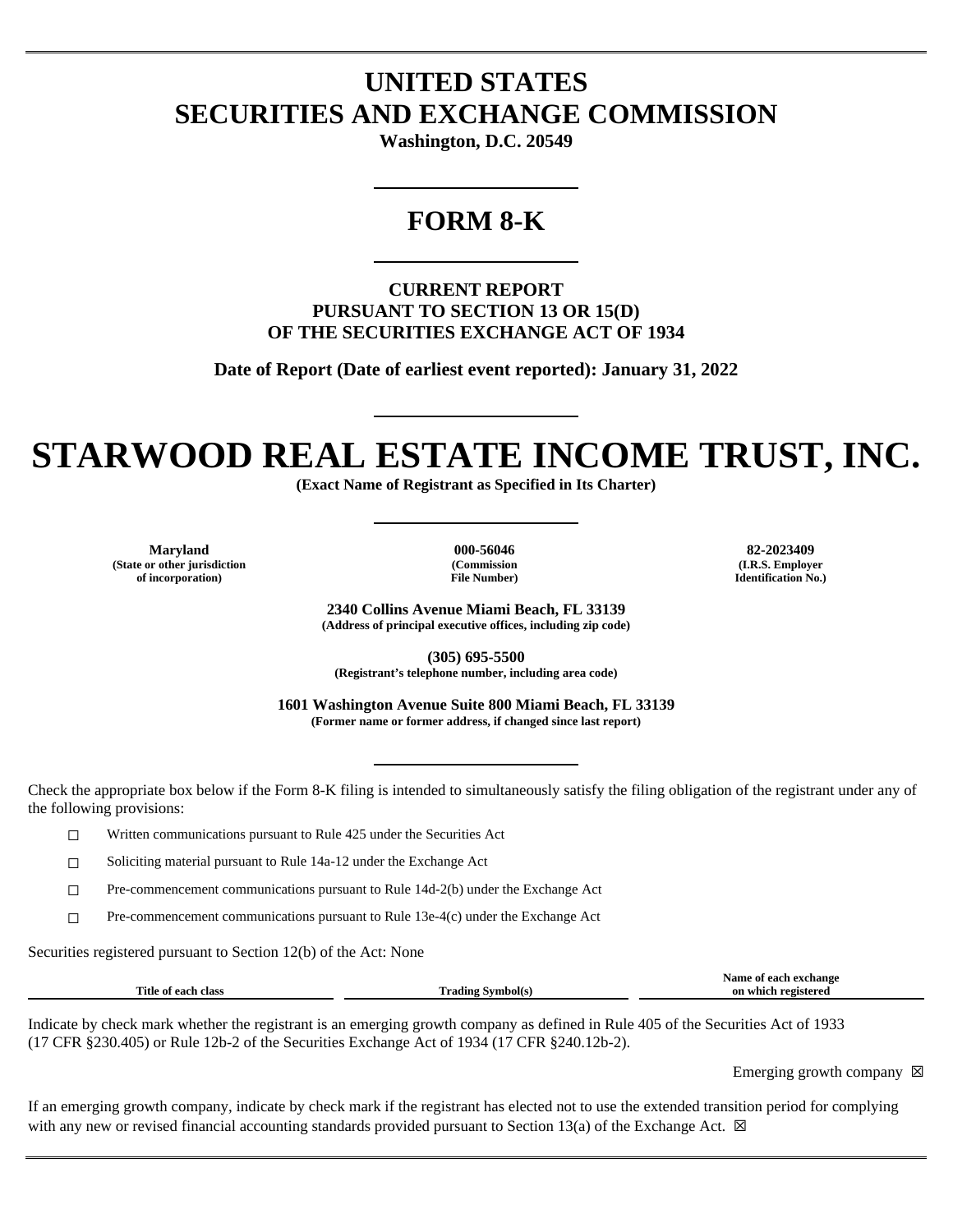#### **Item 8.01.Other Events.**

#### **January 2022 Distributions**

On January 31, 2022, the Company declared distributions for each class of its common stock in the amount per share set forth below:

|                      | <b>Stockholder</b>        |        |                      |        |                         |        |
|----------------------|---------------------------|--------|----------------------|--------|-------------------------|--------|
|                      | <b>Gross Distribution</b> |        | <b>Servicing Fee</b> |        | <b>Net Distribution</b> |        |
| Class I Common Stock |                           | 0.1035 |                      | 0.0000 |                         | 0.1035 |
| Class D Common Stock |                           | 0.1035 | (S                   | 0.0055 |                         | 0.0980 |
| Class T Common Stock |                           | 0.1035 |                      | 0.0188 |                         | 0.0847 |
| Class S Common Stock |                           | 0.1035 |                      | 0.0188 |                         | 0.0847 |

The net distributions for each class of common stock (which represents the gross distributions less stockholder servicing fees for the applicable class of common stock) are payable to stockholders of record as of the close of business on January 31, 2022 and will be paid on or about February 3, 2022. These distributions will be paid in cash or reinvested in shares of the Company's common stock for stockholders participating in the Company's distribution reinvestment plan.